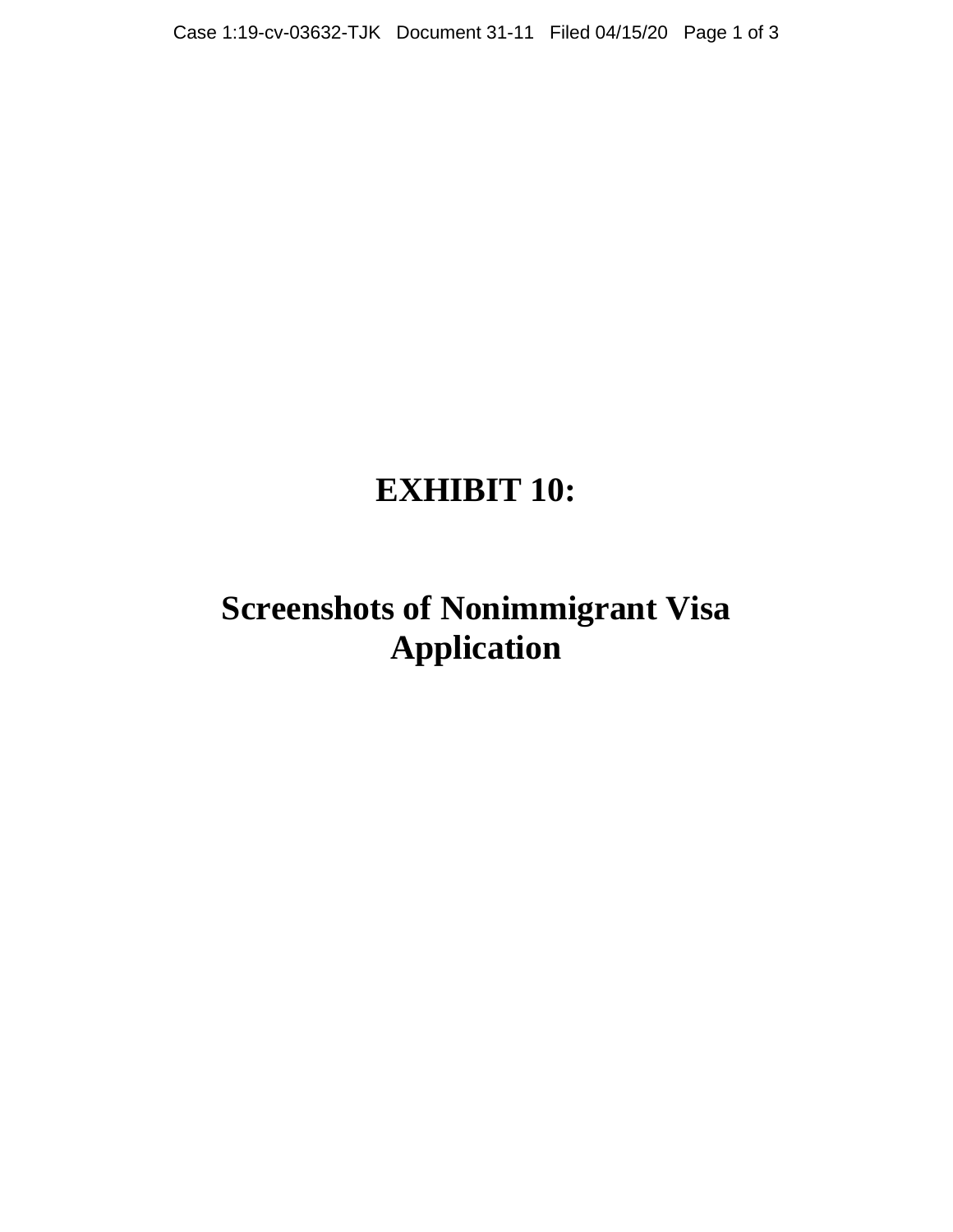## NOTICE OF OFFICE OF MANAGEMENT AND BUDGET ACTION

Date 04/11/2019

Department of State Administration of Foreign Affairs

FOR CERTIFYING OFFICIAL: Karen Mummaw FOR CLEARANCE OFFICER: Janet Freer

In accordance with the Paperwork Reduction Act, OMB has taken action on your request received 08/29/2018

LIST OF INFORMATION COLLECTIONS: See next page ACTION REQUESTED: Revision of a currently approved collection TYPE OF REVIEW REQUESTED: Requiar TITLE: Online Application for Nonimmigrant Visa ICR REFERENCE NUMBER: 201808-1405-004 AGENCY ICR TRACKING NUMBER:

OMB ACTION: Approved with change

OMB CONTROL NUMBER: 1405-0182

The agency is required to display the OMB Control Number and inform respondents of its legal significance in accordance with 5 CFR 1320.5(b).

EXPIRATION DATE: 04/30/2022

## DISCONTINUE DATE:

| <b>BURDEN:</b>                  | <b>RESPONSES</b> | <b>HOURS</b> | <b>COSTS</b> |
|---------------------------------|------------------|--------------|--------------|
| Previous                        | 13,345,785       | 16,682,231   | 0            |
| <b>New</b>                      | 14,000,000       | 21,000,000   | 70,000,000   |
| <b>Difference</b>               |                  |              |              |
| Change due to New Statute       | 0                | 0            | 0            |
| Change due to Agency Discretion | 654.215          | 4,317,769    | 70,000,000   |
| Change due to Agency Adjustment | 0                | 0            | $\Omega$     |
| Change due to PRA Violation     | 0                | 0            | 0            |

TERMS OF CLEARANCE: The agency has updated the supporting statement to discuss its plans to protect statutory privacy rights and to clarify that the agency will be looking at public-facing content only and will not be requesting passwords for social media accounts.

OMB Authorizing Official: Neomi Rao

Administrator,

Office Of Information And Regulatory Affairs